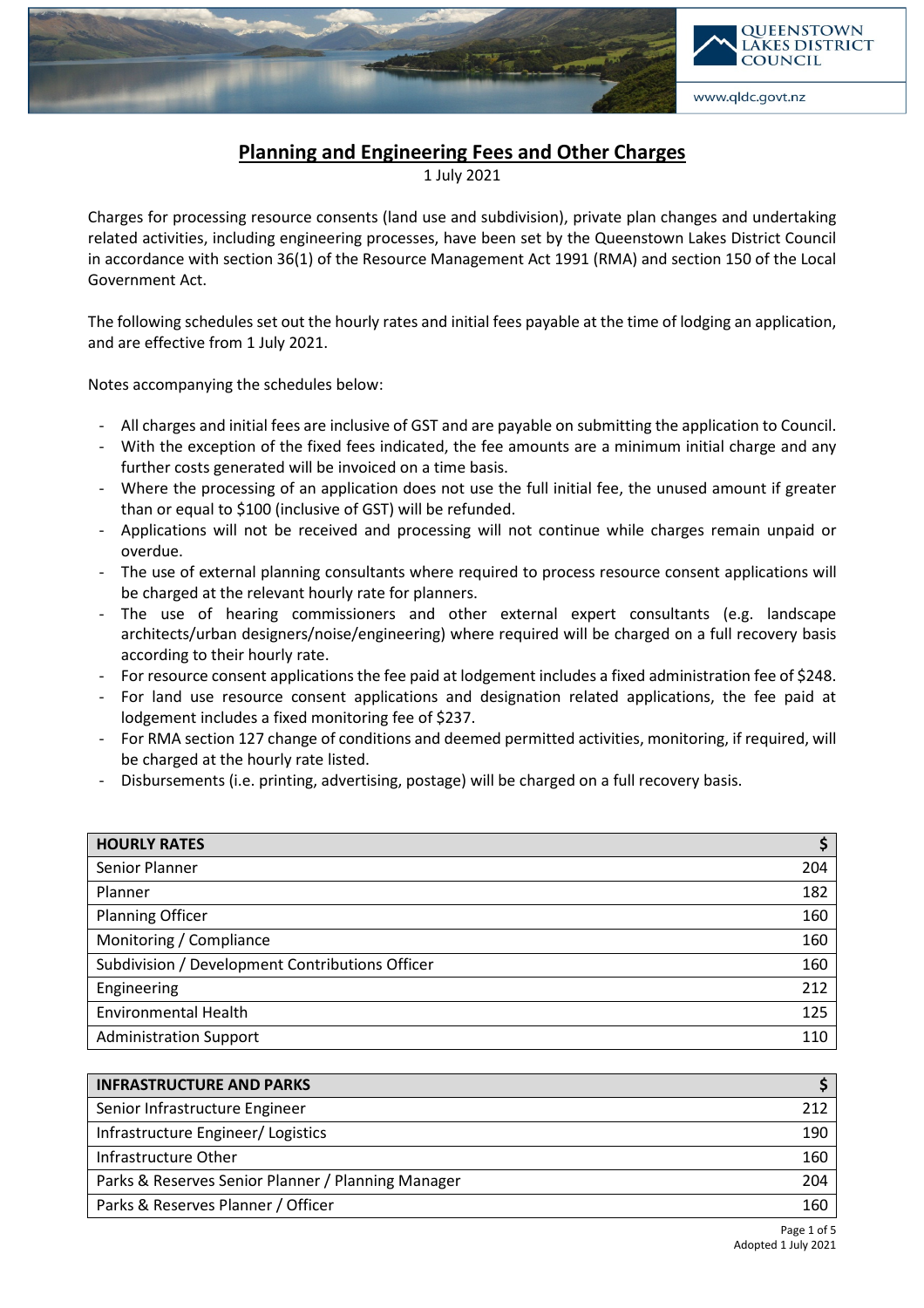

| LODGEMENT FEE PER CONSENT (Fixed Fees) |     |
|----------------------------------------|-----|
| Monitoring                             | 237 |
| Administration per resource consent    | 248 |
|                                        |     |

MONITORING (Initial Fees) \$

Compliance inspections (including for NES-Plantation Forestry) hourly rate

| <b>PRE-APPLICATION MEETINGS (Initial Fees)</b>                                             |             |
|--------------------------------------------------------------------------------------------|-------------|
| Pre-Application Meeting including preparation for meeting and write up / issue of          | hourly rate |
| meeting notes by Council officer or external consultants - first hour free for all Council |             |
| officers, after which time charged at the applicable officer(s) hourly rate(s).            |             |
| Involvement in pre-application meeting by external expert consultants (i.e. landscape      |             |
| / urban design etc) will be charged in full.                                               |             |

| LAND USE CONSENTS (Initial fees unless otherwise stated)                                              | \$    |
|-------------------------------------------------------------------------------------------------------|-------|
| Deemed permitted activities - Boundary activity notice (Fixed Fee)                                    | 500   |
| Deemed permitted activities - Marginal and temporary non-compliance notice                            | 500   |
| Controlled Activity (overall consent status)                                                          | 1,550 |
| Except if fall into one of the specific consent categories below and then that initial<br>fee applies |       |
| Restricted Discretionary Activity (overall consent status)                                            | 2,000 |
| Except if fall into one of the specific consent categories below and then that initial<br>fee applies |       |
| Discretionary (overall consent status)                                                                | 2,200 |
| Except if fall into one of the specific consent categories below and then that fee<br>applies         |       |
| Non-complying Activities (overall consent status)                                                     | 3,000 |
| Except if fall into one of the specific consent categories below and then that fee<br>applies         |       |
| Signs                                                                                                 | 1,400 |
| Scheduled buildings and/or Trees (Fixed Fee):                                                         | 800   |
| Painting (only) of scheduled building/dwelling submitted with Heritage New Zealand<br>approval        |       |
| Trimming of scheduled or protected tree submitted with supporting arboriculturist's<br>report         |       |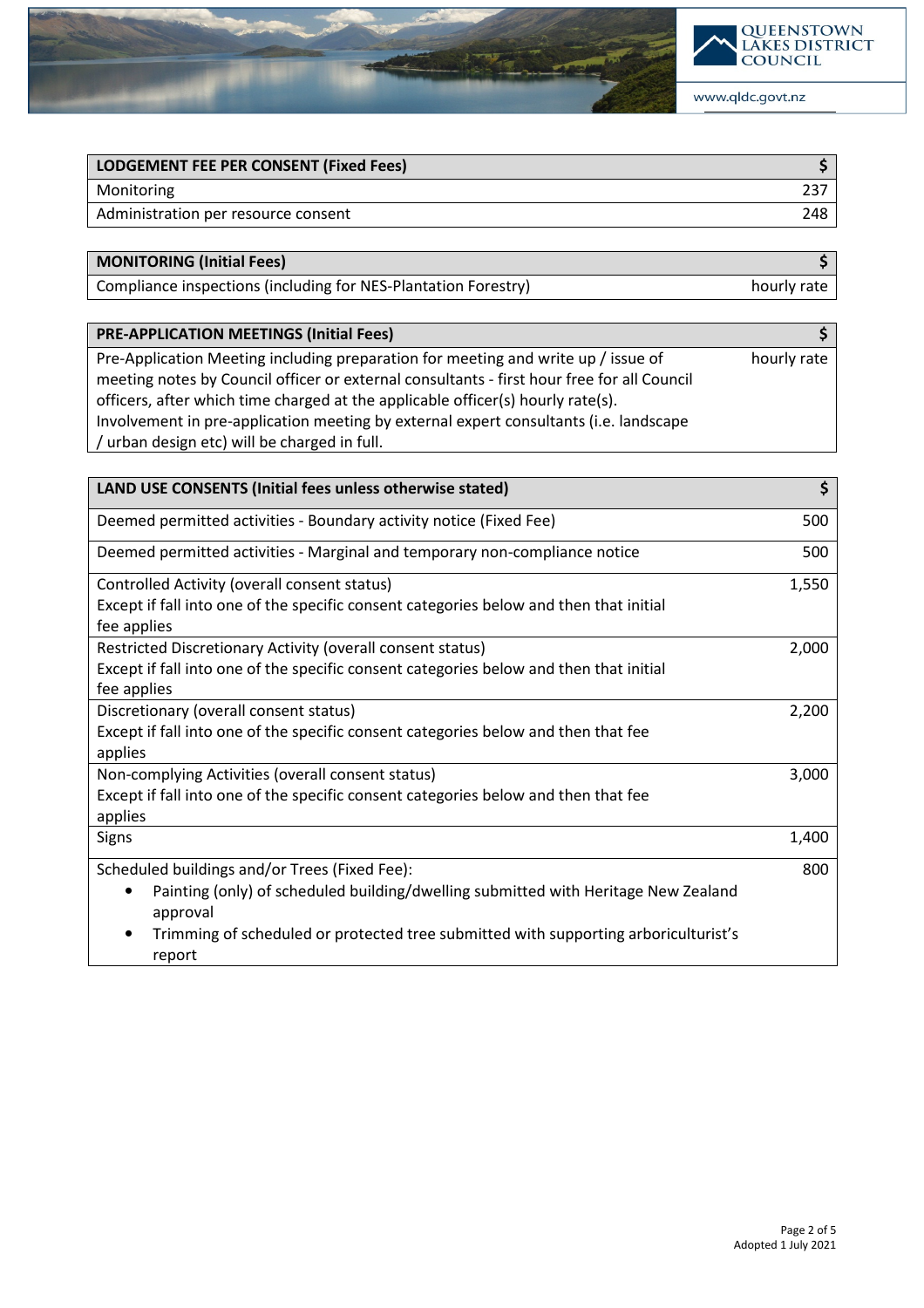

www.qldc.govt.nz

| <b>SUBDIVISION CONSENTS (Initial fees unless otherwise stated)</b> | \$    |
|--------------------------------------------------------------------|-------|
| Amalgamation Certificate (Fixed Fee)                               | 160   |
| Boundary adjustment                                                | 2,000 |
| Restricted activity up to two lots                                 | 2,800 |
| Restricted activity more than two lots                             | 3,100 |
| Engineering Review & Acceptances                                   | 500   |
| All other subdivision                                              | 3,200 |
| Registered Bond / release of Registered Bond (each)                | 160   |
| Cancellation of amalgamation conditions (s241)                     | 1,250 |
| Section 223 Certificate                                            | 160   |
| Section 224(c) Certificate                                         | 320   |
| Signing and Sealing other plan or certificate                      | 160   |

## MULTIPLE ACTIVITIES

Where an application includes both land use and subdivision activities, or multiple activities, only the higher or highest relevant initial fee charge is payable.

| <b>OTHER APPLICATIONS / PROCESSES (Initial Fees unless otherwise stated)</b> | \$     |
|------------------------------------------------------------------------------|--------|
| Notice of Requirement (NoR) for a Designation                                | 6,000  |
| Alteration of Designation                                                    | 3,900  |
| Removal of Designation or Heritage Order                                     | 500    |
| Certificate of Compliance                                                    | 1,600  |
| <b>Existing Use Certificate</b>                                              | 3,000  |
| Extension of lapse period of a resource consent (section 125 RMA)            | 750    |
| Outline Plan (Section 176A RMA)                                              | 1,500  |
| Outline Plan Waiver (Section 176A(2)(c) RMA)                                 | 600    |
| Surrender of consent (Fixed Fee)                                             | 250    |
| Variation to resource consent conditions (section 127 RMA)                   | 1,800  |
| Urban Design Panel (Prior to lodging resource consent)                       | 250    |
| Urban Design Panel (Post lodging resource consent)                           | 500    |
| Private Plan Change                                                          | 12,300 |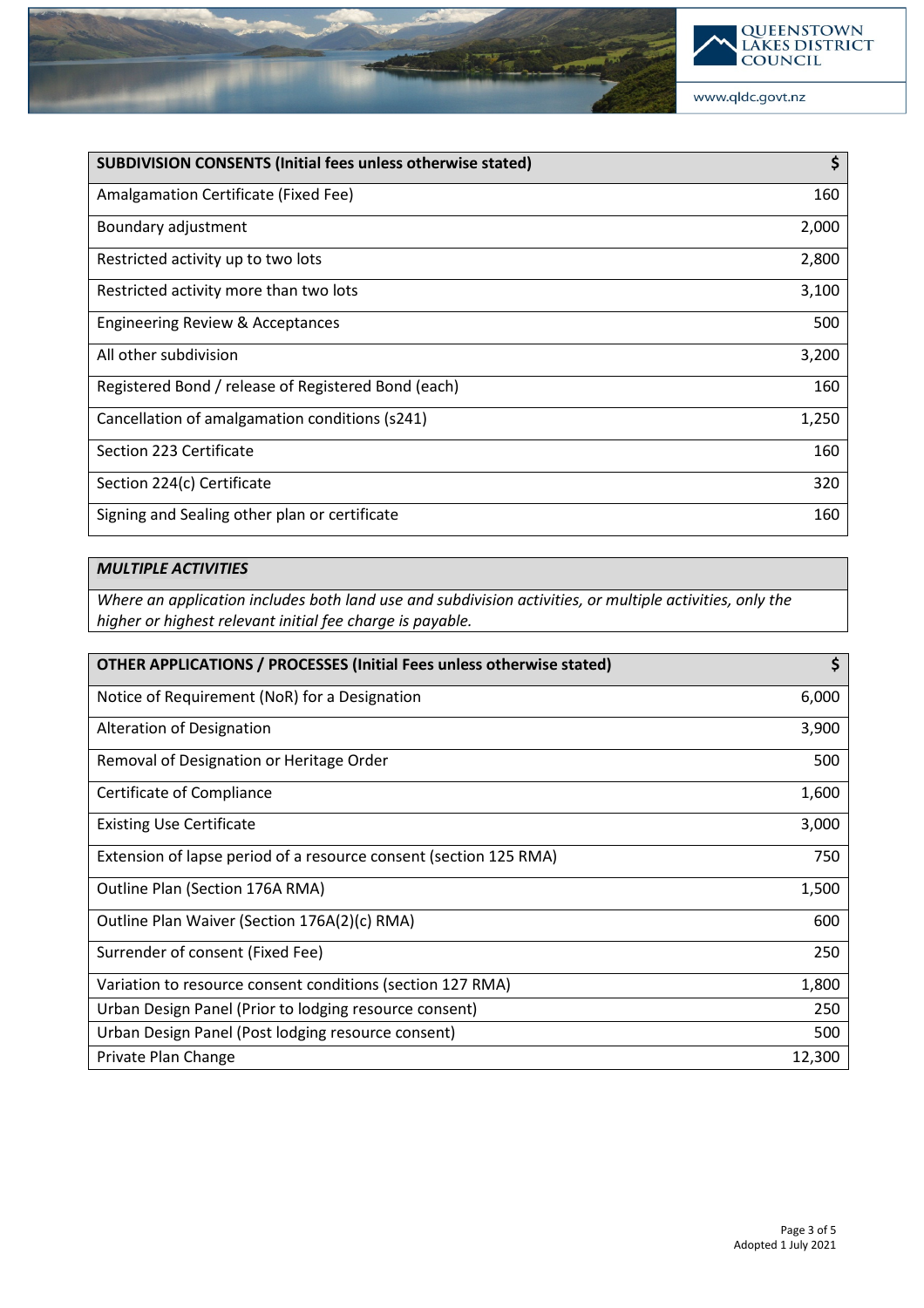

| LOCAL GOVERNMENT ACT CHARGES (Initial Fees - Non Refundable) |                    | \$                |
|--------------------------------------------------------------|--------------------|-------------------|
| Section 348 Right of Way Certificate                         |                    | 660               |
| Licence to Occupy                                            |                    | 640               |
| <b>Temporary Road Closures</b>                               |                    | 640               |
| Additional processing over Initial Fee                       |                    | Hourly Rate 160   |
| Assignment of Licence to Occupy                              |                    | 160               |
| <b>Traffic Management Plans</b>                              |                    | 150               |
| Corridor Access (Road Opening Permits)                       | < 20 m             | 200               |
|                                                              | 20-100 m           | 410               |
|                                                              | 100-500 m          | 620               |
|                                                              | 500-2000 m         | 825               |
|                                                              | $> 2000 \text{ m}$ | 2,020             |
| <b>Road Naming</b>                                           |                    |                   |
| One Road Name from Approved Road Name list                   |                    | 165               |
| One Road Name that meets Road Naming Policy                  |                    | 220               |
| One Road Name not meeting Road Naming Policy                 |                    | 330               |
| Each additional road name                                    |                    | 55                |
| Additional processing over Initial Fee                       |                    | Admin Hourly Rate |
|                                                              |                    |                   |
| <b>Engineering Connection to Council Services</b>            |                    |                   |
| One Connection                                               |                    | 310               |
| For each additional connection                               |                    | 130               |
| Additional time over initial fee                             |                    | Hourly rate 160   |

| Application to build over or near a council pipe or drain or relocate pipe or drain | 600 |
|-------------------------------------------------------------------------------------|-----|
| Cancellation of Building Line Restriction                                           | 330 |
|                                                                                     |     |
|                                                                                     |     |

| RMA OBJECTIONS UNDER SECTION 357A(1)(f) OR (g) REQUESTED TO BE HEARD               |             |
|------------------------------------------------------------------------------------|-------------|
| BY AN INDEPENDENT COMMISSIONER                                                     |             |
| Requested Commissioner consideration of objections under section 357A(1)(f) or (g) | hourly rate |